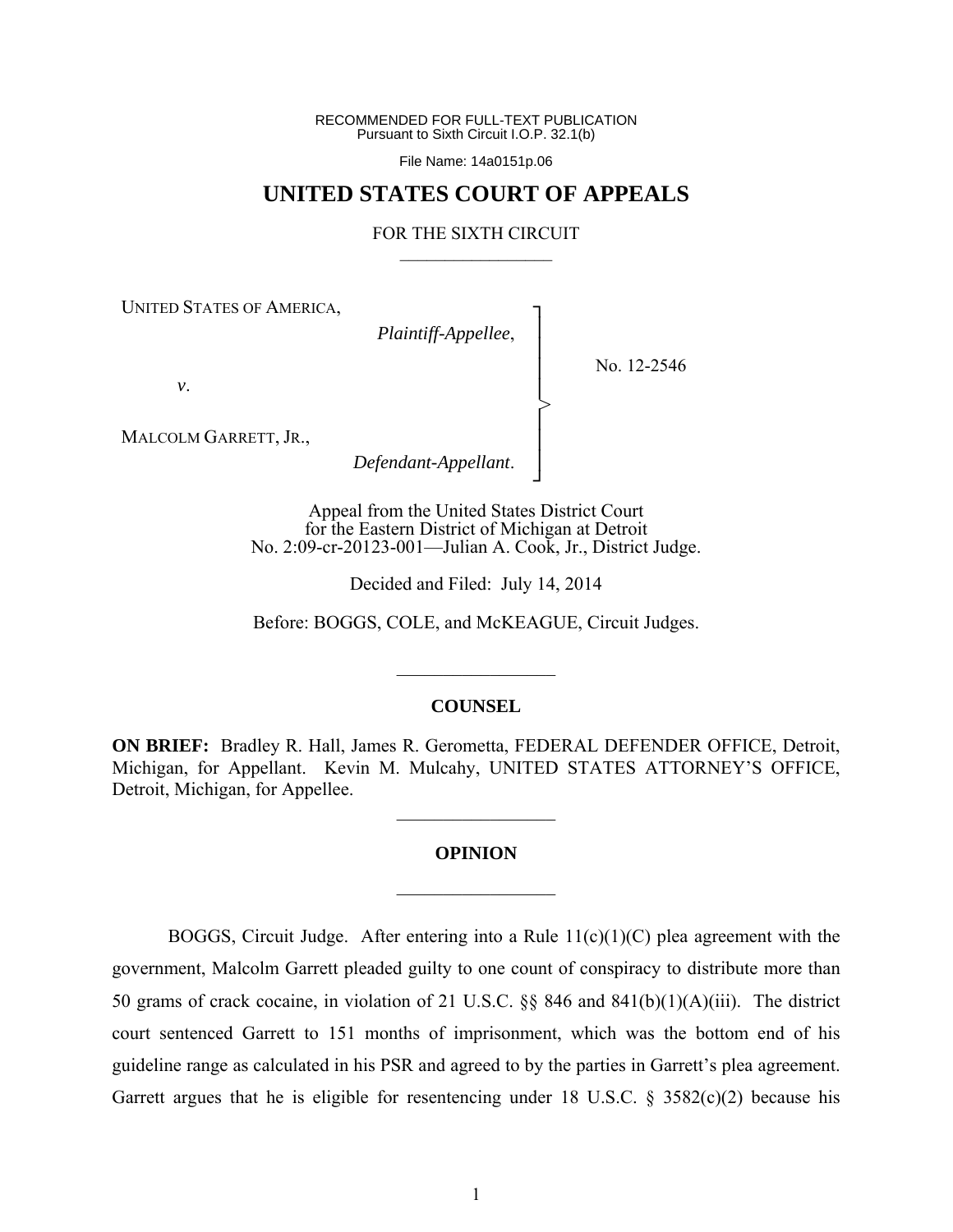original sentence was "based on a sentencing range that has subsequently been lowered by the Sentencing Commission" and because a reduction would be "consistent with applicable policy statements issued by the Sentencing Commission." *See* 18 U.S.C. § 3582(c)(2). The district court held that Garrett was ineligible for resentencing. We reverse and remand for further proceedings.

**I**

 Garrett's plea agreement contains one section pertaining to the calculation of his guideline range ("Sentencing Guidelines") and another section pertaining to his sentence ("Sentence"). The Sentencing Guidelines section identifies an "Agreed Guideline Range" of 151–188 months. It further provides that if the district court finds a) that Garrett's criminal history category is higher or lower than that arrived at in the agreement or b) that the offense level should be higher for certain specified reasons (e.g., obstruction of justice following his plea), and the change results in a new guideline range, "the higher or lower guideline range becomes the agreed [guideline] range." Certain other district-court findings would "*not* authorize a corresponding increase in the agreed range," such as a finding that Garrett was an armed career criminal. The Sentence section of the agreement discusses limitations on the sentence to be imposed by the district court. Under the agreement, Garrett's sentence could not exceed the top of the agreed-upon sentencing-guideline range (188 months in the absence of any permitted modifications). And, in keeping with applicable law, the parties acknowledged the district court's obligation to impose a mandatory minimum sentence of 120 months.

 At sentencing, the district court explained the sentence that it imposed, in relevant part, as follows:

The Court having examined the parties's [*sic*] proposed Rule Eleven Plea Agreement to which reference has been made today and last week, I will accept the provisions therein which provide in pertinent part that the guideline range of 151 to 188 months should be applied. The parties's [*sic*] proposed Rule Eleven Plea Agreement also provided in part that, quote, the Court will impose a sentence pursuant to Title 18 United States Code Section 3553, and in doing so, must consider the sentencing guideline range. . . .

With regard to the issue of the disparity between crack cocaine and powder cocaine, Mr. Feller is correct in the current status of the law and the policy of the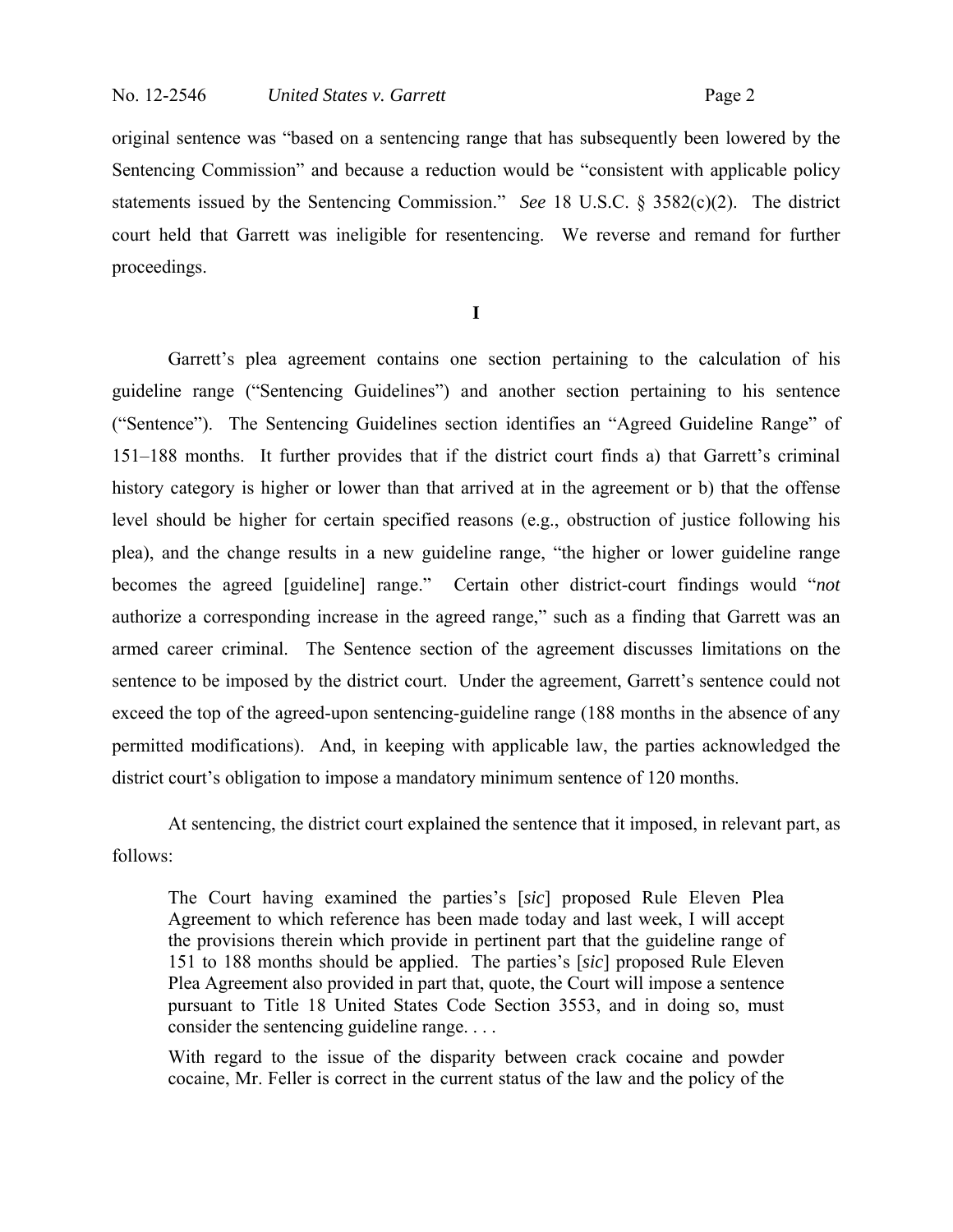United States Government through its Attorney General's Office. I believe that the disparity should be a one to one and thus will make my ruling on that basis.

In looking over the Presentence Investigation Report I note with great alarm the involvement of Mr. Garrett with the Criminal Justice System, beginning in June of 1998. . . .

Having made the judgment with regard to the crack versus powder cocaine, that in my opinion results in an sentencing guideline range of 41 to 51 months. However, I do note that there is a current disparity between that sentencing guideline range and the mandatory minimum of imprisonment of ten years or 120 months in this case.

That then would bring the total offense level to 15 with a Criminal History Category of six.

I note while recognizing Mr. Garrett's very unfortunate upbringing, including what he, Mr. Garrett, describes as his mother's substance abuse problems, it nevertheless troubles me that . . . he has done an awful lot and has had a lot of contact with the Criminal Justice System in a relatively short period of time. It is an extremely unenviable lifestyle that he has led.

And so with the 120 months that I must impose under the mandatory statutory term of imprisonment, I believe that a variance is necessary. And in so doing I will increase the figure from the 121 [*sic*] months to the minimum that was agreed upon by the parties in their Rule 11 Plea Agreement, namely, 151 months.

I do so because one of the factors that I am employing here is deterrence. Mr. Garrett has repeatedly violated the law and has violated his responsibilities as a significant law-abiding player in this community.

 In summary, the plea agreement provided for a guideline range of 151–188 months, and the district court sentenced Garrett to 151 months after a) agreeing that the range provided in the agreement "should be applied," b) nevertheless finding "that the disparity [between the guidelines for crack and powder cocaine] should be one to one" and arriving at a range of 41–51 months on that basis, c) finding that the mandatory minimum of 120 months trumped that range, and d) imposing a "variance," for purposes of deterrence, adding 31 months on top of the mandatory minimum to bring the sentence back up to "the minimum that was agreed upon by the parties."

 On March 12, 2012, Garrett moved the district court for a sentence reduction under 18 U.S.C. § 3582(c)(2), relying on Amendment 750, as amended by Amendment 759, to the Sentencing Guidelines. Amendment 750 lowered the guideline ranges applicable to crackcocaine offenses, and Amendment 759 made parts of Amendment 750 available for retroactive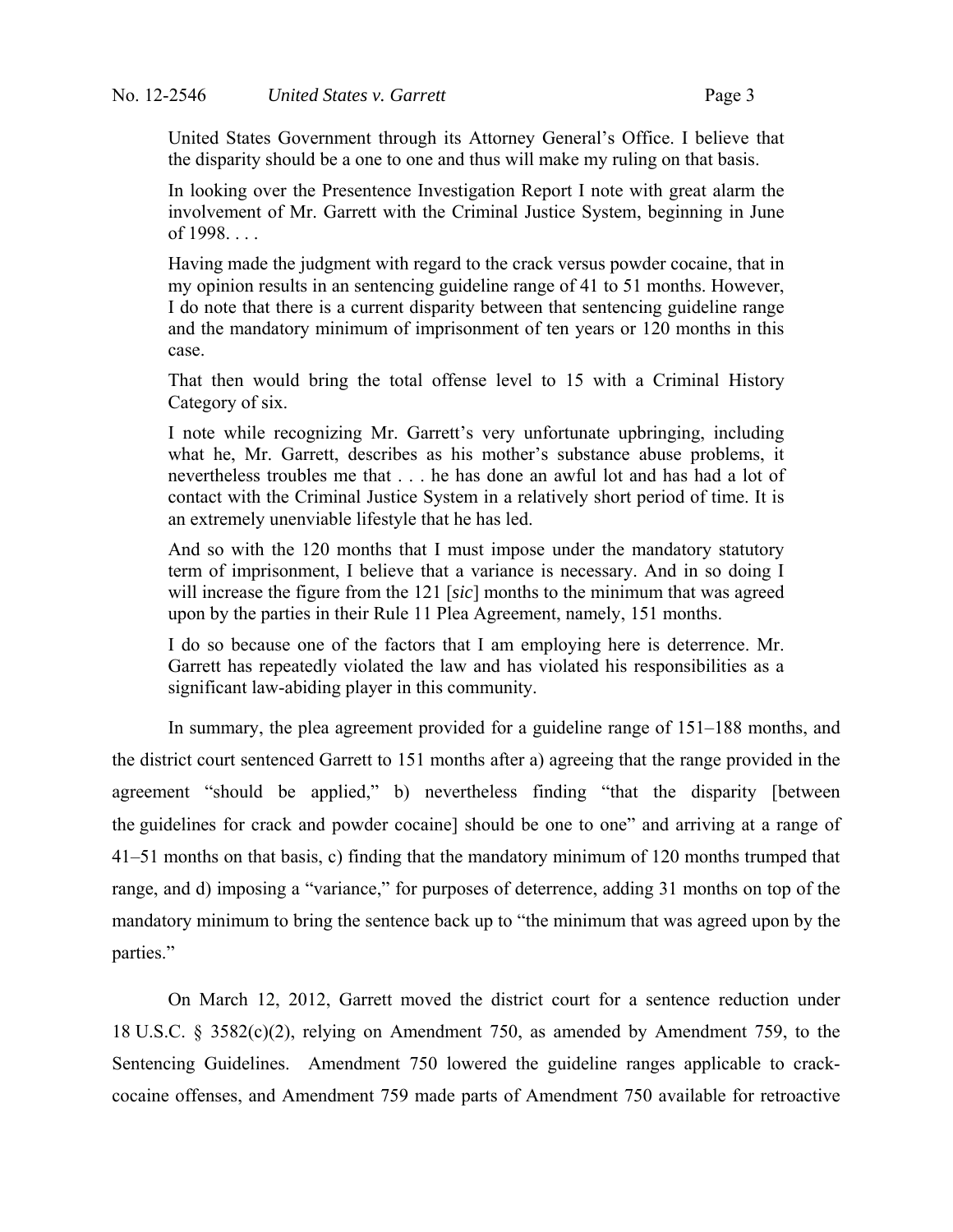#### No. 12-2546 *United States v. Garrett* Page 4

application to defendants sentenced under the prior regime. The district court denied the motion on the ground that the court had "applied a guidelines range of 120 months," which range had not been lowered by Amendment 750.

# **II**

 18 U.S.C. § 3582(c)(2) provides that a court may modify a defendant's sentence "in the case of a defendant who has been sentenced to a term of imprisonment based on a sentencing range that has subsequently been lowered by the Sentencing Commission . . . if such a reduction is consistent with applicable policy statements issued by the Sentencing Commission."

 There are thus two questions—first, whether Garrett's sentence was "based on" a sentencing range that was subsequently lowered by the Sentencing Commission, and second, whether a reduction would be consistent with the Sentencing Commission's policy statements. Because the second question is more straightforward, we address it first.

## **A**

 The question is whether a reduction in Garrett's sentence would be consistent with the Sentencing Commission's policy statements. The government argues that the district court applied a guideline range of "120 months, which represented the statutory mandatory minimum sentence at the time," and that Amendment 750 did not lower that range. Appellee's Br. at 4. As a result, the government contends that a sentence reduction would be inconsistent with the Sentencing Commission's policy statement at  $\S$  1B1.10(a)(2)(B) of the Guidelines, which provides: "A reduction in the defendant's term of imprisonment is not consistent with this policy statement" if the relevant amendment "does not have the effect of lowering the defendant's applicable guideline range."

 The government is correct that Amendment 750 did not and could not lower the statutory mandatory minimum sentence. But the question is whether it lowered Garrett's *applicable* guideline range—that is, the range that was applicable to him *under the Guidelines*; not the range, if any, upon which his sentence was ultimately based. We have thoroughly discussed the meaning of the phrase "applicable guideline range" and have expressly held that "a defendant's guideline range is the range produced under the guidelines' sentencing table after a *correct*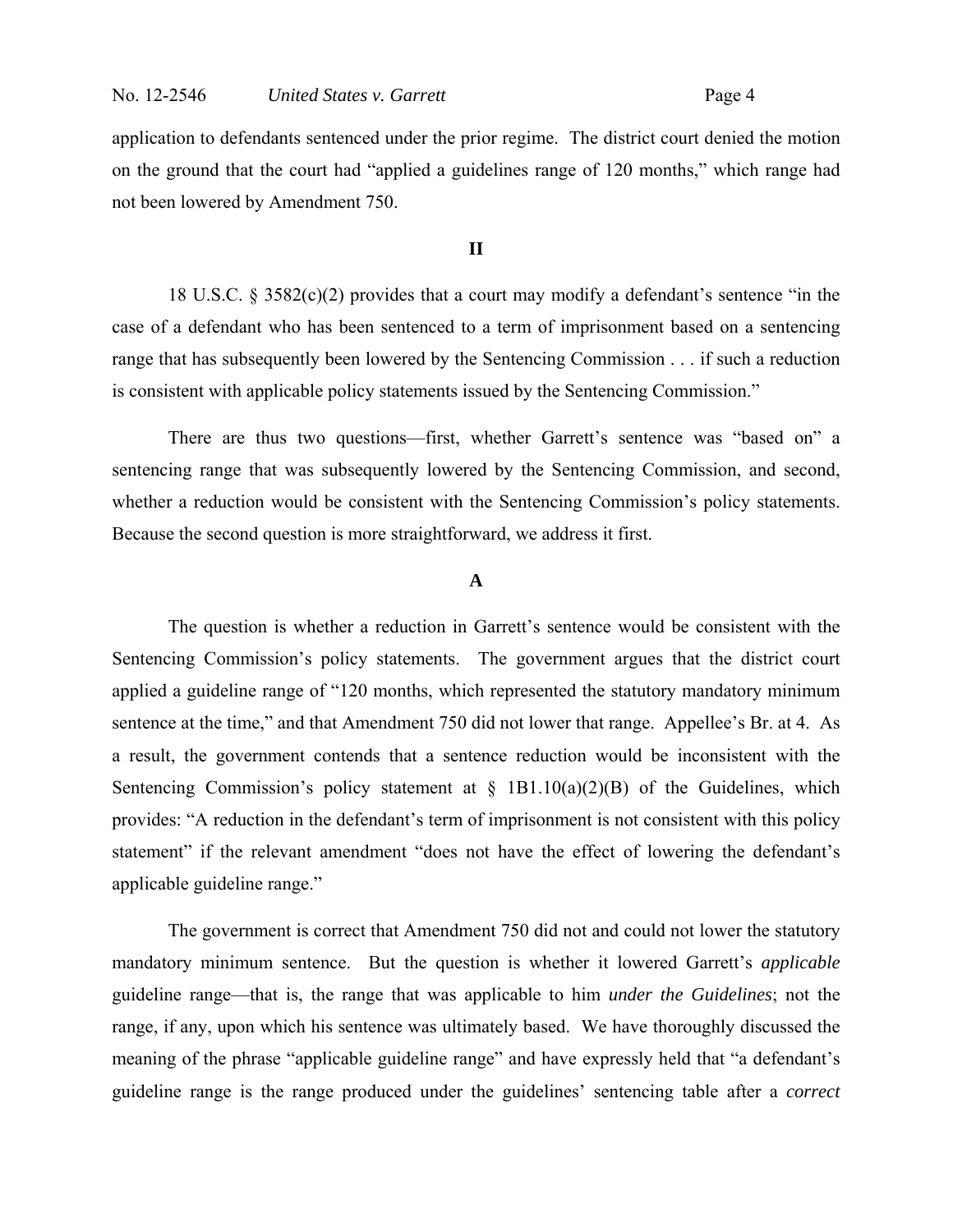determination of the defendant's total offense level and criminal history category but prior to any discretionary departures." *United States v. Pembrook*, 609 F.3d 381, 385 (6th Cir. 2010) (emphasis added) (citations and quotation marks omitted). Further, the Guidelines commentary has been amended to clarify and affirm this point: the "applicable guideline range" is "the guideline range that corresponds to the offense level and criminal history category determined pursuant to §1B1.1(a), which is determined before consideration of any departure provision in the Guidelines Manual or any variance." U.S.S.G. § 1B1.10, Application Note 1.

Here, the plea agreement stated that, under the Guidelines, Garrett's total offense level and criminal history category combined to produce a guideline range of 151–188 months. The district court agreed with that calculation. The district court thereafter decided to actually apply a different range for policy reasons—i.e., it applied what it believed was the proper range for powder-cocaine offenses, rather than the range *actually applicable* to Garrett's crack-cocaine offense under the Guidelines. That decision should probably be characterized as a "variance" from the Guidelines, since it was not provided for under the Guidelines. But even if it may in some way be considered a "departure" under the Guidelines, any departure would have no effect on Garrett's "applicable guideline range," which is the range "that applied before the sentencing court decided to depart or vary." *Pembrook*, 609 F.3d at 384–85. The "applicable guideline range" is not discretionary, and it does not vary from one court to another. The "applicable" guideline range" under the Guidelines certainly cannot be changed by a policy *disagreement* with the Guidelines. And the application of the 120-month mandatory minimum, even if considered a part of the process of calculating Garrett's applicable guideline range, would have had no effect on that range, since 120 months is below the bottom end of Garrett's "applicable guideline range" of 151–188 months. *See* U.S.S.G. § 5G1.1.

The question, then, is whether Amendment 750 had the effect of lowering Garrett's applicable guideline range, and the answer is yes. Garrett's applicable guideline range, as stated in his plea agreement, was based on a total offense level of 29 and a criminal history category of VI. In his motion for a sentence reduction, Garrett contended, and the government does not appear to dispute, that applying Amendment 750 would reduce his total offense level to 25. That reduction would have the effect of lowering his applicable guideline range to 110–137 months before application of the mandatory minimum, and to 120–137 months after applying the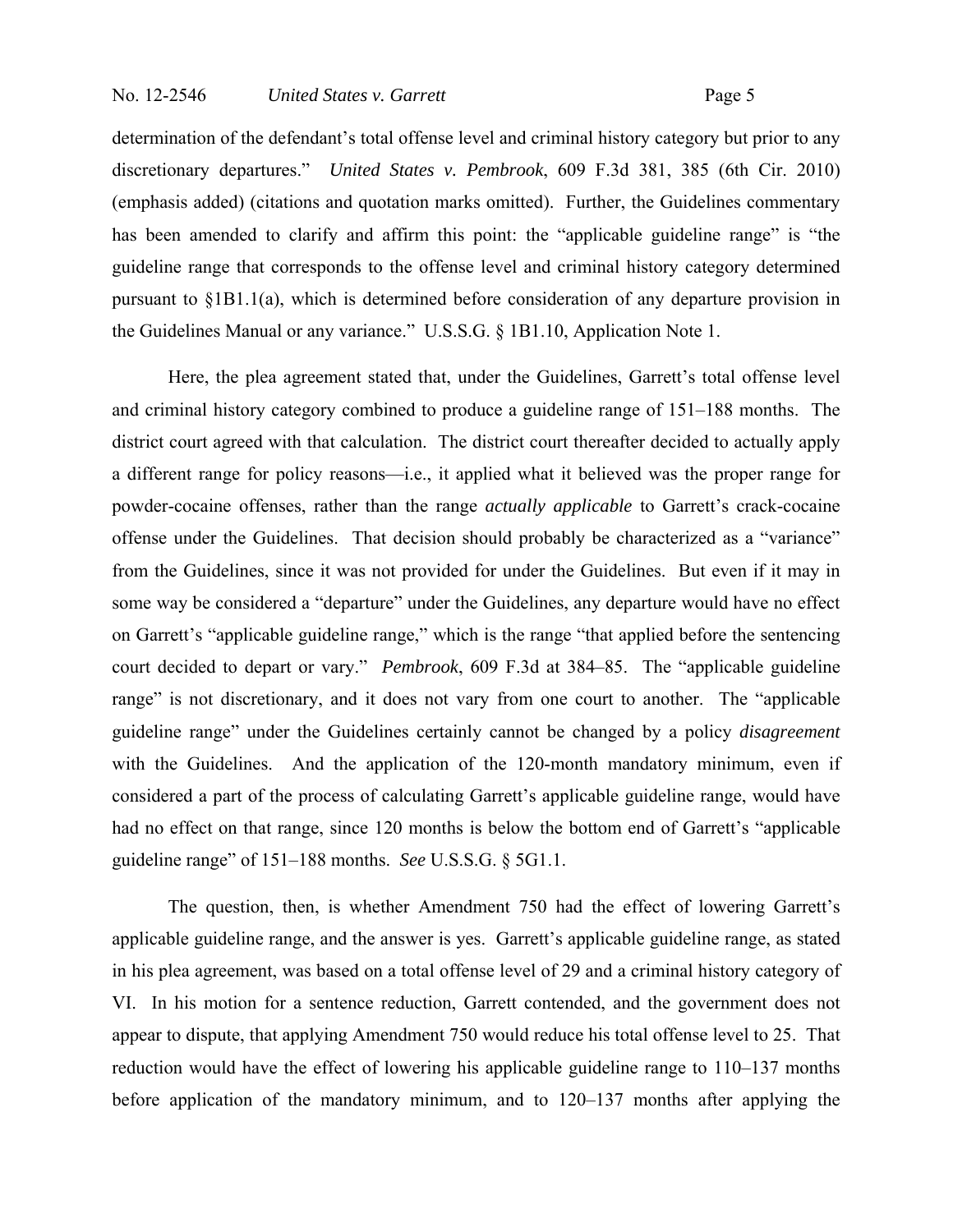minimum. Whether the minimum is included as part of the "applicable guideline range" or not, it is clear that Amendment 750 would "have the effect of lowering" Garrett's "applicable guideline range" from its original level, prior to the amendment, of 151–188 months.

# **B**

 The more difficult question is whether Garrett's *actual sentence* was "based on a sentencing range that has subsequently been lowered by the Sentencing Commission." Here, the question is not how Garrett's guideline range was or should have been calculated; rather, the question is whether the sentence actually imposed was "based on" a sentencing range that was subsequently lowered. Put differently, the question is whether Garrett's original sentence would have been different had the guideline, as amended, been in place at the time he was originally sentenced.

 In the government's view, Garrett's sentence was not actually based on a sentencing range that was subsequently lowered by the Commission; rather, it was based on a different guideline range—namely, that for powder cocaine—and the application of a mandatory minimum on top of that range, to move it *up* to a "range" of 120 months. The sentence was further enhanced 31 months for deterrence purposes. This view has significant support in the language that the district court used at sentencing to explain its sentence. On the other hand, it would seem to entail the implausible inference that the district court arrived at a sentence of 151 months by sheer coincidence—i.e. that the court would have arrived at the same sentence even had the sentence not represented what the court termed "the minimum that was agreed upon by the parties in their Rule 11 Plea Agreement, namely, 151 months." For his part, Garrett emphasizes the fact that the plea agreement employed the crack-cocaine guideline range, which the district court initially "accepted," and the fact that the court ultimately said that it was imposing, and did impose, a sentence at the bottom end of that range.

In support of his position, Garrett cites *Freeman v. United States*, 131 S. Ct. 2685 (2011), a 4-1-4 decision with a controlling concurrence by Justice Sotomayor. For the reasons explained below, that case appears to render the debate about "what the district court actually said and did" moot in the context of a Rule 11(c)(1)(C) plea agreement. *Cf. United States v. Hameed*, 614 F.3d 259, 264 (6th Cir. 2010) ("In determining whether a sentence was 'based on' a subsequently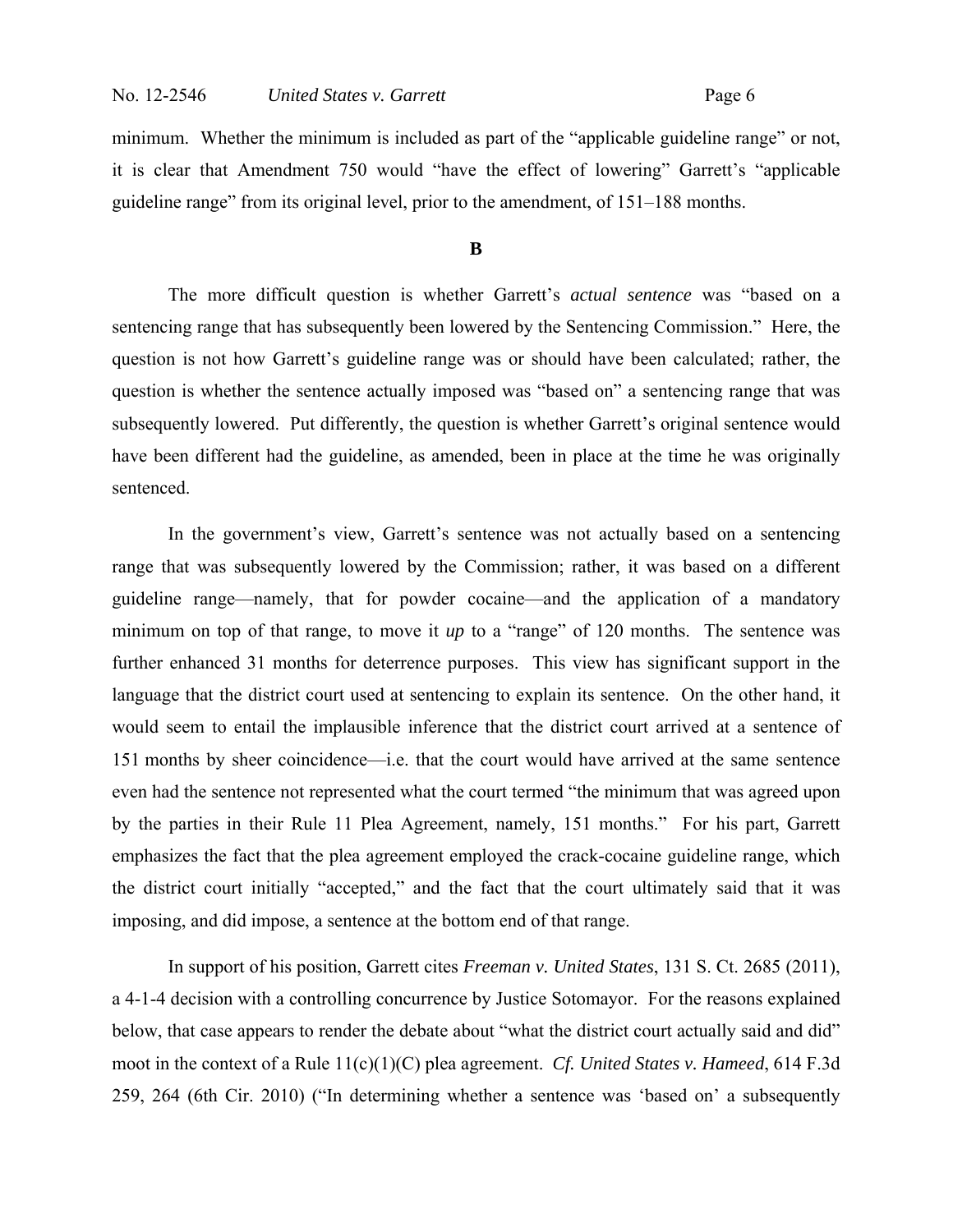lowered guideline range in a plain-meaning sense of the words, we must consider whether the original sentence was, *in fact*, 'based on' such a range; that is, we look to what the district court actually said and did at the original sentencing." (citations and quotation marks omitted)). *Freeman* addressed the question under what circumstances, if any, a sentence imposed pursuant to a Rule  $11(c)(1)(C)$  plea agreement may be said to have been "based on" a sentencing range subsequently lowered by the Sentencing Commission, for purposes of § 3582(c)(2). *Freeman*, 131 S. Ct. at 2690*.*; *see also United States v. Bridgewater*, 539 F. App'x 685, 688 (6th Cir. 2013). Although Justice Sotomayor agreed with the plurality that, "in the normal course[,] the district judge's calculation of the Guidelines range . . . will serve as the basis for the term of imprisonment imposed," she held that "[s]entencing under  $[Rule 11(c)(1)](C)$  agreements" was "different." *Freeman*, 131 S. Ct. at 2695 (Sotomayor, J., concurring). The concurrence continued:

The court may only accept or reject the agreement, and if it chooses to accept it, at sentencing the court may only impose the term of imprisonment the agreement calls for; the court may not change its terms. In the (C) agreement context, therefore, it is the binding plea agreement that is the foundation for the term of imprisonment to which the defendant is sentenced. At the moment of sentencing, the court simply implements the terms of the agreement it has already accepted. . . . The term of imprisonment imposed by the sentencing judge is dictated by the terms of the agreement entered into by the parties, not the judge's Guidelines calculation. In short, the term of imprisonment imposed pursuant to a (C) agreement is, for purposes of  $\S 3582(c)(2)$ , "based on" the agreement itself.

*Id.* (Sotomayor, J., concurring) (citations omitted)*.* The concurrence expressly rejected "the plurality's suggestion that  $\S 3582(c)(2)$  should be understood to permit the district court to revisit a prior sentence to whatever extent the sentencing range in question was a relevant part of the analytic framework the judge used to determine the sentence or to approve the agreement." *Id.* at 2696–97 (Sotomayor, J., concurring) (citations omitted).

The upshot of Justice Sotomayor's concurrence appears to be that, in the Rule 11(c)(1)(C) context, what the sentencing judge said and did is largely irrelevant; instead, what matters is "the agreement itself." "As long as that sentencing range is evident from the agreement itself, for purposes of  $\S 3582(c)(2)$  the term of imprisonment imposed by the court in accordance with that agreement is 'based on' that range." *Id*. at 2697–98 (Sotomayor, J., concurring)*.* That holding is reiterated later in the opinion: "When a (C) agreement explicitly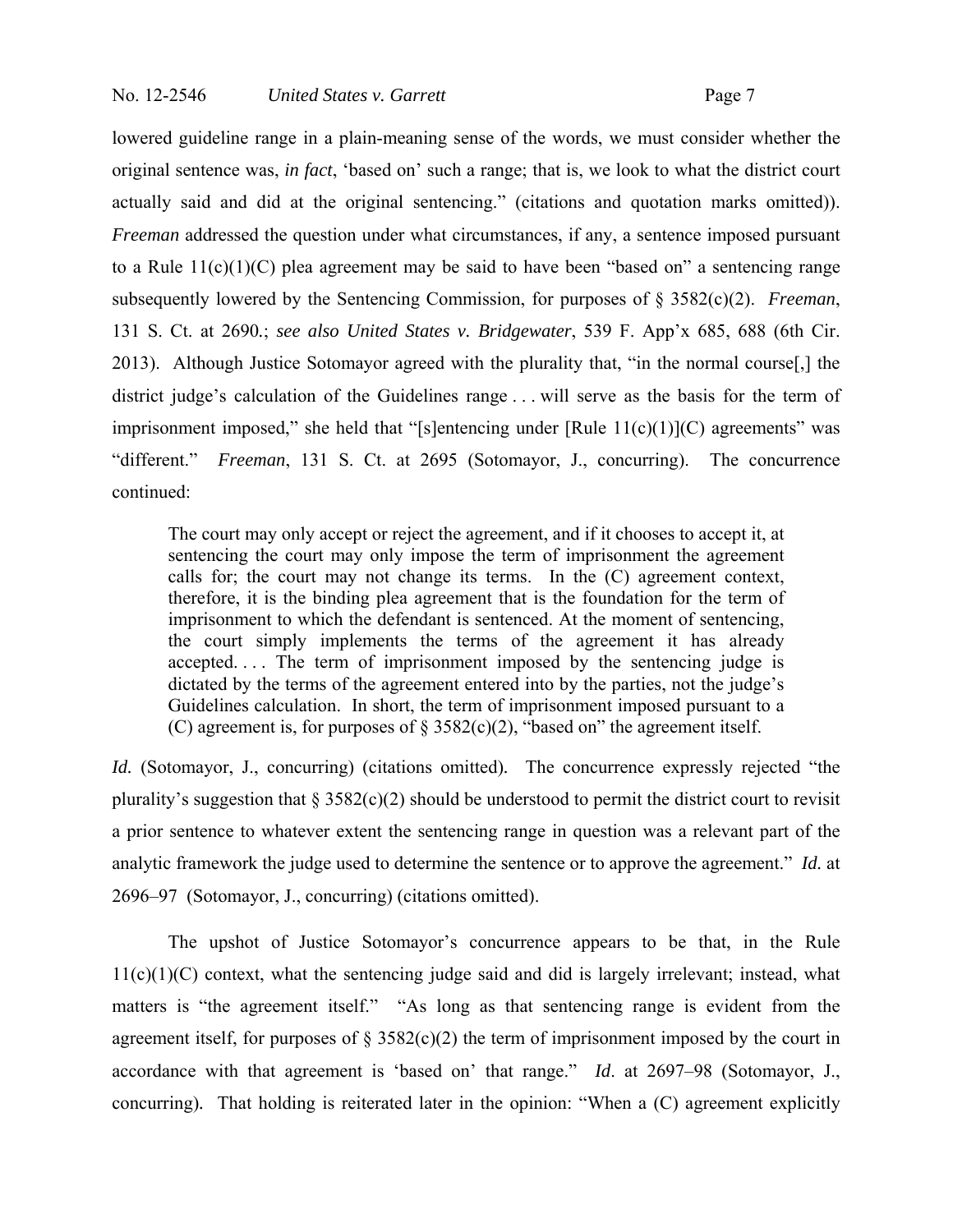employs a particular Guidelines sentencing range to establish the term of imprisonment, the agreement itself demonstrates the parties' intent that the imposed term of imprisonment will be based on that range, as required for sentence reduction under the statute." *Id.* at 2698 (Sotomayor, J., concurring). In other words, we apply a basic syllogism: if the sentence is based on a plea agreement, and the plea agreement relies on a given sentencing range, then the sentence is based on that range. The reason the syllogism holds true is that, under Rule  $11(c)(1)(C)$ , when the parties "agree that a specific sentence or sentencing range is the appropriate disposition of the case," that "recommendation or request binds the court once the court accepts the plea agreement." *See* Fed. R. Crim. P. 11(c)(1)(C).

If we take the district court at its word, the court does not appear to have based Garrett's sentence on the crack-cocaine guidelines. But, as mentioned, the *Freeman* concurrence appears to instruct us that, in the Rule 11 context, the district court's purported basis for its decision is irrelevant. Instead, the concurrence appears to instruct us that, in the Rule 11 context, we cannot conclude that the district court based its sentence on anything other than the plea agreement itself. *See Freeman*, 131 S. Ct. at 2695 (Sotomayor, J., concurring) ("In short, the term of imprisonment imposed pursuant to a  $(C)$  agreement is, for purposes of  $\S$  3582 $(c)(2)$ , 'based on' the agreement itself.").

The question, then, is what sentencing range, if any, was "evident" from or "employ[ed]" by the agreement to "establish" the term of imprisonment to be imposed. Garrett's plea agreement with the government discusses two different ranges. First, it discusses the parties' agreement as to the appropriate calculation of Garrett's guideline range (¶ 2B of the agreement): "There are no sentencing guideline disputes. Except as provided below, defendant's guideline range is 151–188 months, as set forth in the attached worksheets." Second, it discusses the parties' agreement as to the range within which the district court must actually sentence Garrett:

### 4. Sentence

The Court will impose a sentence pursuant to 18 U.S.C. § 3553, and in doing so must consider the sentencing guideline range.

#### A. Imprisonment

Pursuant to Federal Rule of Criminal Procedure  $11(c)(1)(C)$  the sentence of imprisonment in this case may not exceed the top of the sentencing guideline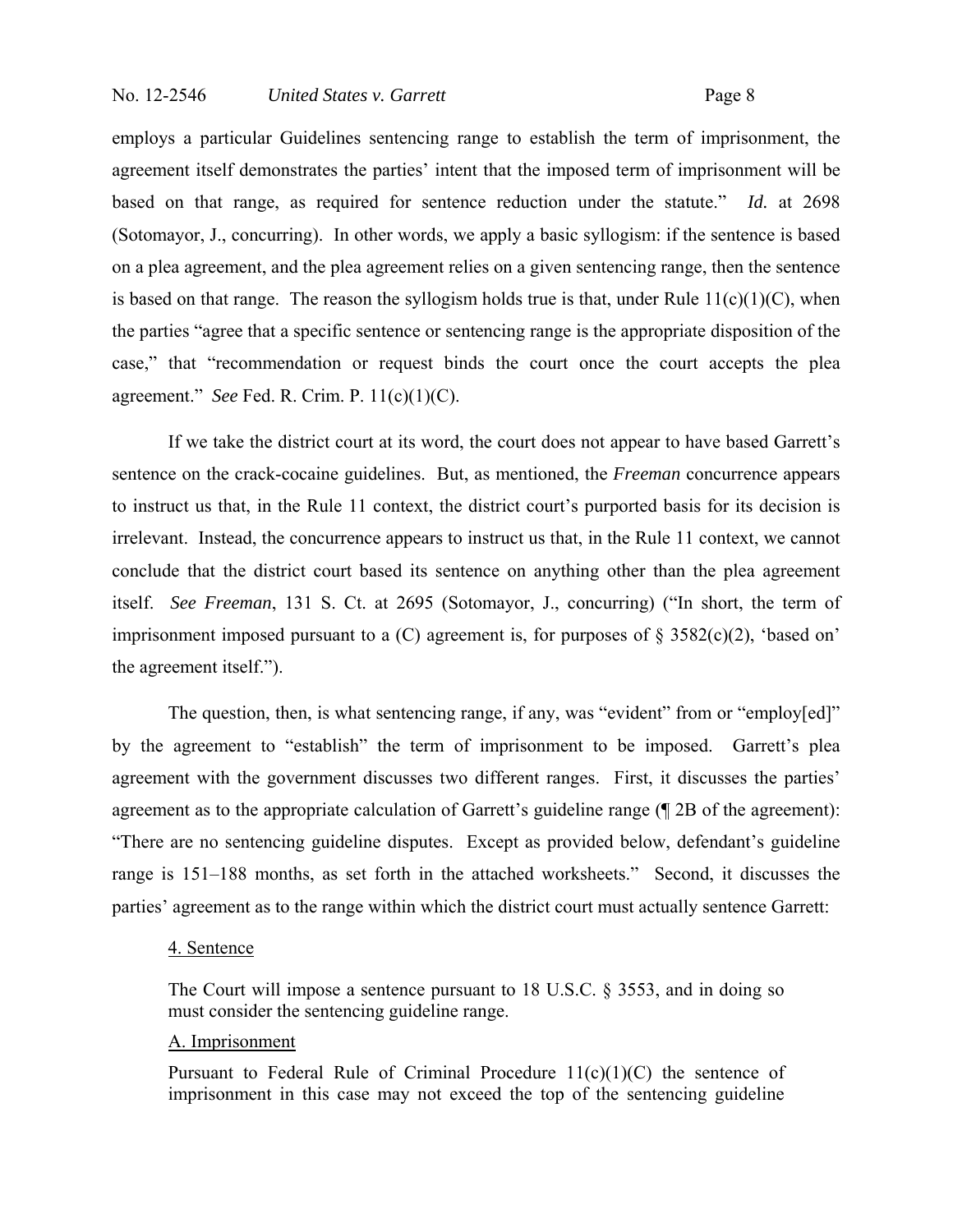range as determined by Paragraph 2B. Pursuant to 21 U.S.C.  $\S$  841(b)(1)(A)(iii), the Court **must** impose a mandatory minimum sentence of **120 months**.

The government argues that the agreement was "based on" a range of 120 months (the mandatory minimum) to 188 months (the top of the agreed-upon guideline range absent any permitted modifications) because the 120-to-188-month range was the range to which the district court was bound. That is true. The parties agreed on what the guideline range was— 151 to 188 months—but they did not agree that a sentence within that range was "the appropriate disposition of the case." Rather, they agreed, citing Rule  $11(c)(1)(C)$ , that a sentence at or above the 120-month mandatory minimum, but at or below the top end of the guideline range (188 months), was the appropriate disposition. As the government stated at sentencing: "The point of the Plea Agreement is that he is capped at 188 months." Thus, the district court was constrained by Garrett's guideline range, as agreed to by the parties, only in that its sentence could not exceed the upper limit of that range; the district court was not bound by the low end of that range.

But the government is wrong to assume that Garrett's sentence was therefore not "based on a sentencing range that has subsequently been lowered by the Sentencing Commission." The range on which the sentence was immediately and directly based (120–188 months) was itself "based on a sentencing range that has subsequently been lowered by the Sentencing Commission" (151–188 months). It follows that the sentence was based, at least in part (and there is no requirement that the lowered guideline range be the entire basis for the sentence), on the 151-to-188-month range. One reasonable way to answer the question whether the sentence was "based on" the subsequently lowered guideline range is to ask whether the sentence—or more directly, the agreed-upon disposition in the plea agreement—would likely have been different had the guideline, as amended, been in place at the time of sentencing. The answer is yes. The upper bound of the sentencing range was the upper bound of the guideline range— 188 months—which was subsequently lowered by the Sentencing Commission when it reduced the total offense level for Garrett's offense by 4 levels. This decrease would have yielded a reduced upper bound of 137 months.<sup>1</sup> Thus, Garrett's revised guideline range would have been

<sup>&</sup>lt;sup>1</sup>Garrett's original total offense level was 32. That level was reduced 3 levels to 29 for acceptance of responsibility. That total offense level, combined with a criminal history category of VI, produced a sentencing range of 151 to 188 months. Garrett's new total offense level, based on the revised guideline, would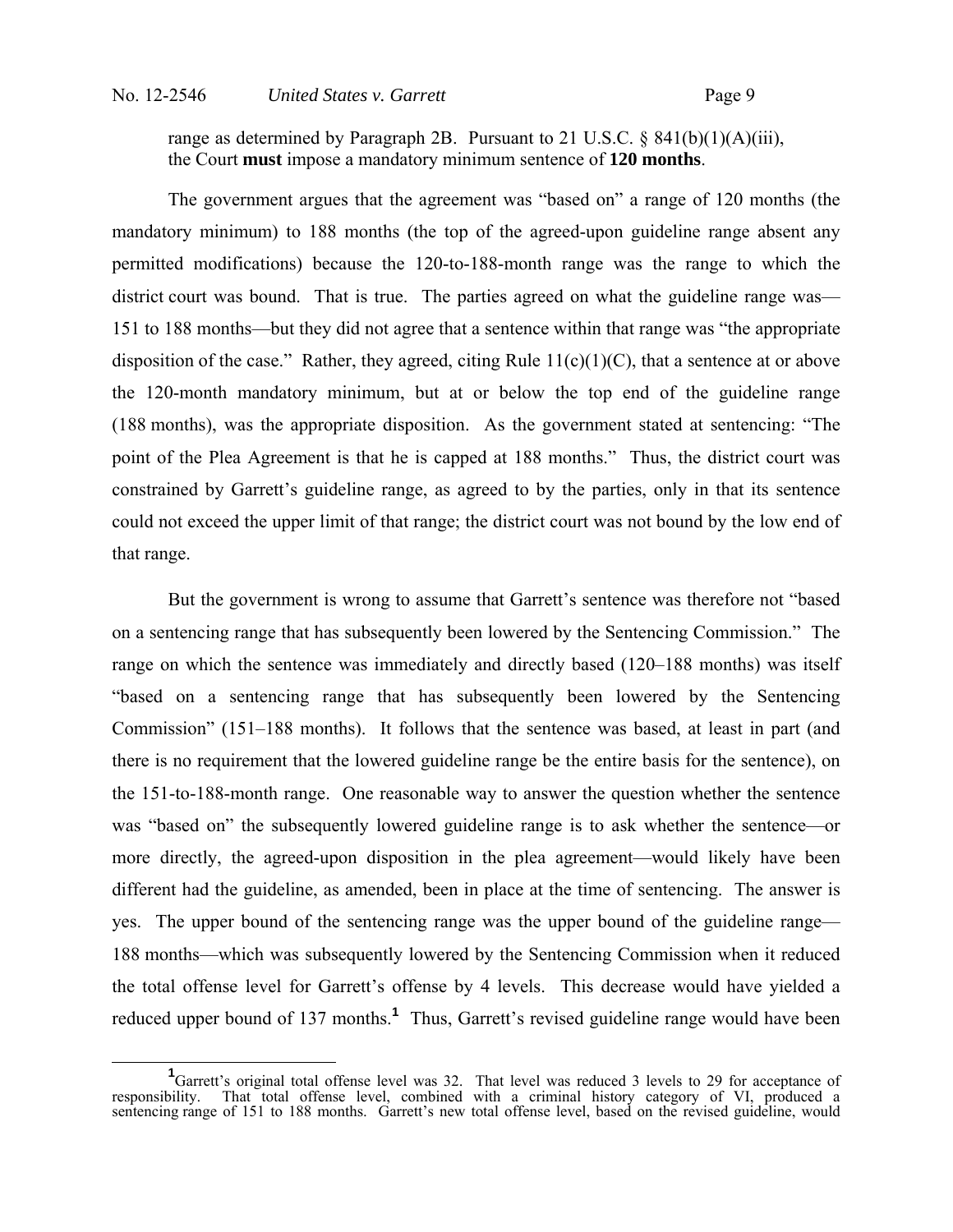120 months (the mandatory minimum) to 137 months, and the agreed-upon disposition in the plea agreement would presumably have reflected that reduced range.

*Freeman* requires such a reading. In *Freeman*, the parties stipulated to a sentence of 106 months, at the bottom end of a range (106–117 months) that was "based on" a combination of the subsequently lowered guideline range (46–57 months) and a mandatory minimum 60 month sentence on another charge, to be served consecutively, that would ultimately have been incorporated within that range. *See* Joint Appendix in *Freeman v. United States*, 2010 WL 4928891, 26a (U.S. 2010) ("At the time of sentencing, the United States will . . . agree that a sentence of 106 months' incarceration is the appropriate disposition of this case."). In other words, the agreed-upon disposition—106 months—was "based on" a guideline range of 46–57 months that was subsequently lowered by the Sentencing Commission. Here, the agreed-upon disposition—120 to 188 months—was analogously "based on" a guideline range of 151 to 188 months that was subsequently lowered by the Commission.

#### **III**

 To summarize, under *Freeman*, when a defendant's sentence follows from a Rule  $11(c)(1)(C)$  plea agreement, the district court is bound by that agreement if it accepts it, and the defendant's sentence is therefore "based on" that agreement. More specifically, under Rule  $11(c)(1)(C)$ , the defendant's sentence is based on any agreement "that a specific sentence or sentencing range is the appropriate disposition of the case, or that a particular provision of the Sentencing Guidelines, or policy statement, or sentencing factor does or does not apply." *See*  Fed. R. Crim. P.  $11(c)(1)(C)$ . In such a case, for the defendant to be eligible for a sentence reduction under  $\S 3582(c)(2)$ , the agreement must "employ<sup>[]</sup> a particular Guidelines sentencing range to establish the term of imprisonment." *Freeman*, 131 S. Ct. at 2698 (Sotomayor, J., concurring).

Here, Garrett's sentence was based on a Rule  $11(c)(1)(C)$  plea agreement in which the parties agreed on a sentence between 120 and 188 months. That agreement "employ[ed] a

have been 28, reduced 3 levels to 25 for acceptance of responsibility. That new total offense level, combined with his criminal history category of VI, would have yielded a sentencing range of 110–137 months before applying the 120-month mandatory minimum, and 120–137 months after applying the minimum. *See* U.S.S.G. § 2D1.1.